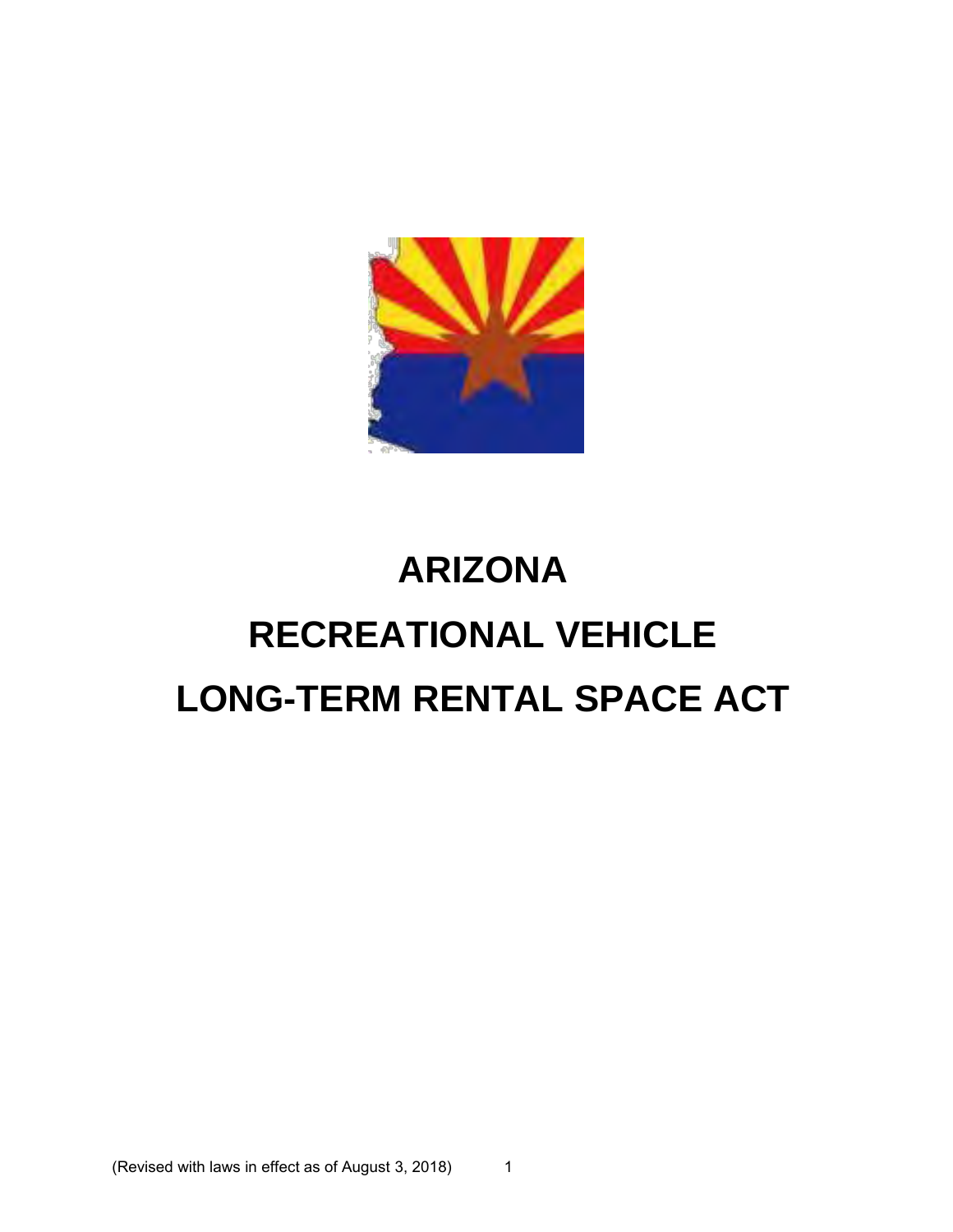# Updated with laws in effect as of August 9, 2017 Arizona Recreational Vehicle Long-Term Rental Space Act

TITLE 33, CHAPTER 19 – Arizona Recreational Vehicle Long-Term Rental Space Act

| <b>INDI</b> |  |
|-------------|--|
|             |  |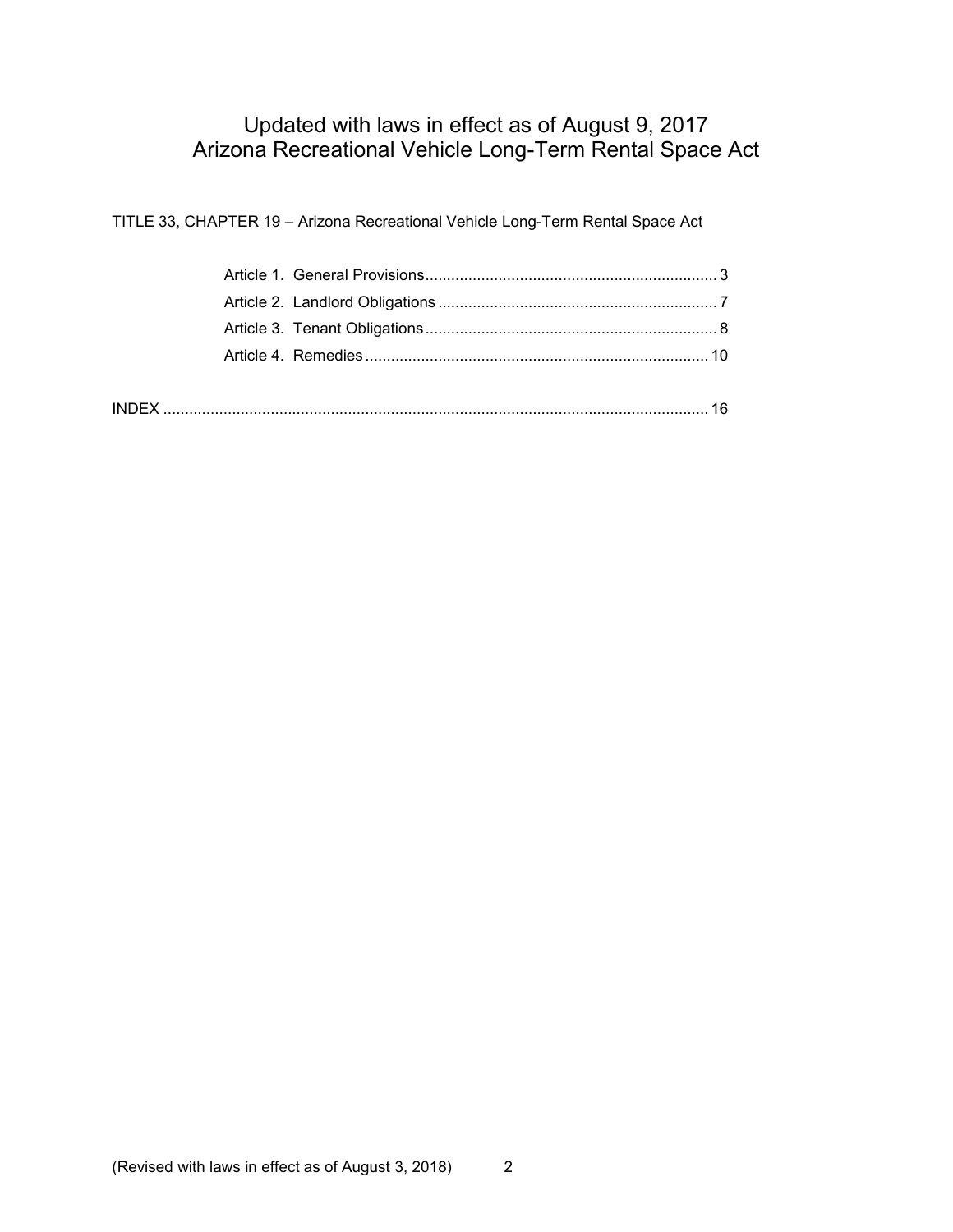# ARIZONA REVISED STATUTES

# TITLE 33. PROPERTY

# CHAPTER 19. ARIZONA RECREATIONAL VEHICLE LONG-TERM RENTAL SPACE ACT

### ARTICLE 1. GENERAL PROVISIONS

- **§ 33-2101** Application; duration of stay, exclusions; notice and pleading requirements
- § 33-2102
- **§ 33-2103** Obligation of good faith
- **§ 33-2104** Unconscionability
- § 33-2105 Terms and conditions of rental agreement, notice, removal § 33-2106 Prohibited provisions in rental agreements
- **§ 33-2106** Prohibited provisions in rental agreements<br>**§ 33-2107** Utility fees; service interruption; waste, gar
- **§ 33-2107** Utility fees; service interruption; waste, garbage and rubbish removal fees; refunds; enforcement

#### **33-2101. Application; duration of stay; exclusions; notice and pleading requirements**

**A.** This chapter applies to, regulates and determines rights, obligations and remedies for a recreational vehicle space that is rented in a recreational vehicle park or mobile home park by the same tenant under a rental agreement for more than one hundred eighty consecutive days. For a park trailer that is located in a recreational vehicle park or mobile home park, this chapter applies if the space is rented by the same tenant for more than one hundred eighty consecutive days without regard to whether a rental agreement is executed.

**B.** This chapter does not apply to mobile homes, manufactured homes and factory-built buildings or to a property with one or two recreational vehicle rental spaces.

**C.** Notwithstanding any other law, an agency of this state and an individual court may not adopt or enforce a rule or policy that requires a mandatory or technical form for providing notice or for pleadings in an action for forcible entry or forcible or special detainer. The form of any notice or pleading that meets statutory requirements for content and formatting of a notice or pleading is sufficient to provide notice and to pursue an action for forcible entry or forcible or special detainer.

#### **33-2102. Definitions**

In this chapter, unless the context otherwise requires:

**1.** "Action" includes recoupment, counterclaim, setoff, suit in equity and any other proceeding in which rights are determined, including an action for possession.

**2.** "Appurtenances" means awnings, sheds, porches and other attachments to the recreational vehicle.

**3.** "Change in use" means a change in the use of land from the rental of recreational vehicle spaces in a recreational vehicle park to some other use.

**4.** "Compatible" means a recreational vehicle that is in a similar condition as the majority of the other recreational vehicles in the recreational vehicle park, as determined by the maintenance, condition and overall appearance of the recreational vehicle.

**5**. "Factory-built building" means a residential or nonresidential building, including a dwelling unit or habitable room of the building, that is either wholly or in substantial part manufactured at an off-site location to be assembled on site, except that it does not include a manufactured home, recreational vehicle or mobile home as defined in section 41- 4001.

**6.** "Good faith" means honesty in fact in the conduct or transaction concerned.

**7.** "Guest" means a nonresident of a recreational vehicle park, over and above the limit set for the resident's space under the terms of the rental agreement or by park rules, who stays at the home of a person with constructive possession of the home with the consent of the resident for one or more nights and not more than fourteen days in any twelve month period.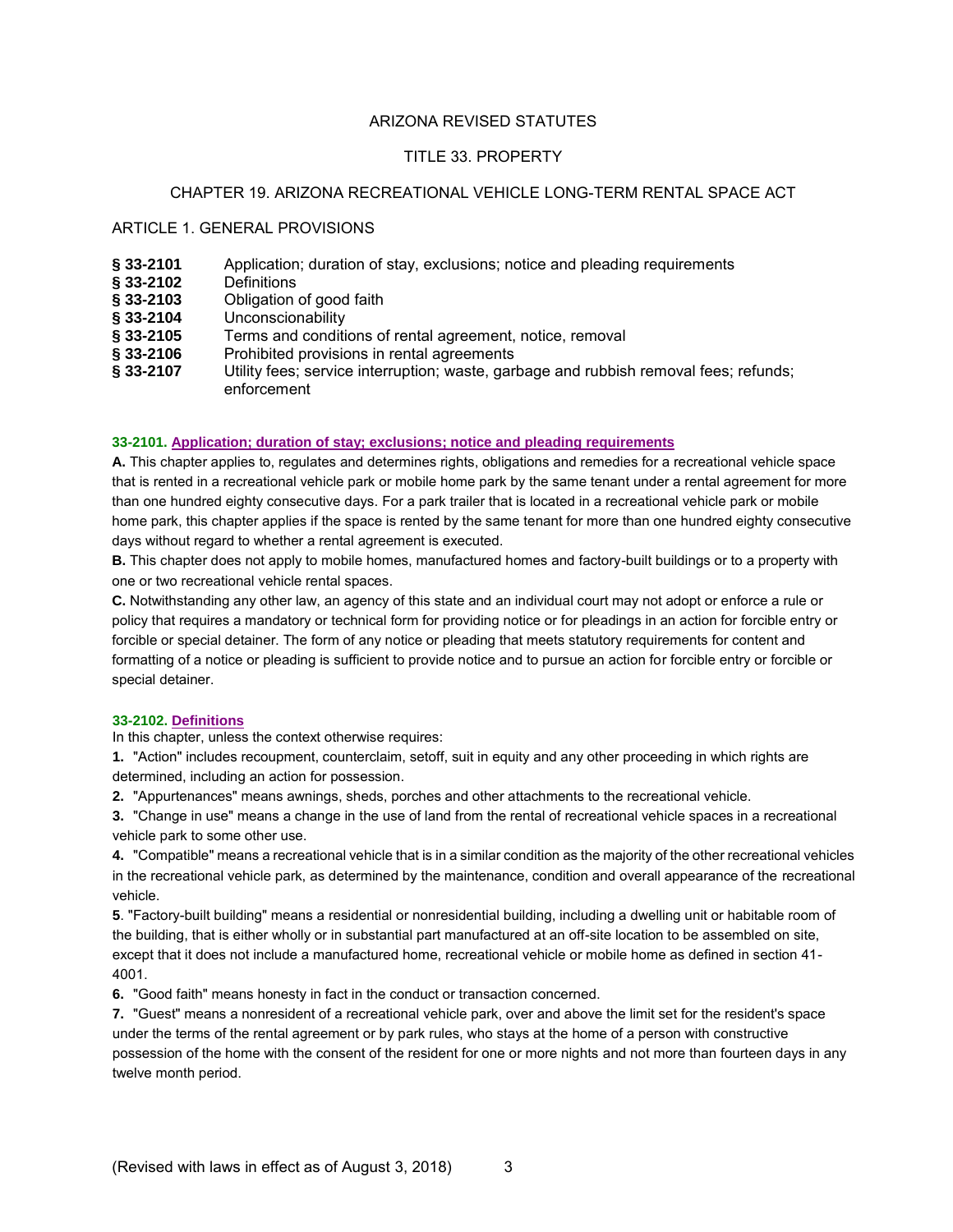**8**. "Landlord" means:

**(a)** The owner, lessor, sublessor or operator, or any combination of these persons, of a recreational vehicle park. **(b)** A manager of the premises.

**9.** "Mobile home" means either of the following:

**(a)** A residential structure that was manufactured on or before June 15, 1976, that is transportable in one or more sections, eight feet or more in body width, over thirty feet in body length with the hitch, built on an integral chassis, designed to be used as a dwelling when connected to the required utilities and not originally sold as a travel trailer or recreational vehicle and that includes the plumbing, heating, air conditioning and electrical systems in the structure. **(b)** A manufactured home built after June 15, 1976, originally bearing an appropriate insignia of approval issued by the United States department of housing and urban development.

**10.** "Mobile home park" means any parcel of land that contains four or more mobile home spaces and two or more recreational vehicle spaces.

**11.** "Mobile home space" means a parcel of land for rent that has been designed to accommodate a mobile home and provide the required sewer and utility connections.

**12**. "Notice" means delivery by hand or mailed by registered or certified mail to the last known address of the landlord or tenant. If notice is mailed by registered or certified mail, the landlord or tenant is deemed to have received the notice on the date the notice is actually received or five days after the date the notice is mailed, whichever occurs first.

**13.** "Organization" includes a corporation, government, governmental subdivision or agency, business trust, estate, trust, partnership or association, two or more persons having a joint or common interest and any other legal or commercial entity that is a landlord, owner, manager or designated agent.

**14.** "Owner" means one or more persons, jointly or severally, in whom is vested all or part of the legal title to property or all or part of the beneficial ownership and a right to present use and enjoyment of the premises. Owner includes a mortgagee in possession.

**15.** "Person" includes a company, partnership or firm as well as a natural person.

**16.** "Premises" means the recreational vehicle park and existing facilities and appurtenances in the park, including furniture and utilities, if applicable, and grounds, areas and existing facilities held out for the use of tenants generally or whose use is promised to the tenant.

**17.** "Prospective tenant" means a person who expresses an interest to a landlord in becoming a tenant.

**18.** "Recreational vehicle" means a vehicular type unit that is any of the following:

**(a)** A portable camping trailer mounted on wheels and constructed with collapsible partial sidewalls that fold for towing by another vehicle and unfold for camping.

**(b)** A motor home designed to provide temporary living quarters for recreational, camping or travel use and built on or permanently attached to a self-propelled motor vehicle chassis or on a chassis cab or van that is an integral part of the completed vehicle.

**(c)** A park trailer or park model built on a single chassis, mounted on wheels or originally mounted on wheels and from which the wheels have been removed and designed to be connected to utilities necessary for operation of installed fixtures and appliances and has a gross trailer area of not less than three hundred twenty square feet and not more than four hundred square feet when it is set up, except that it does not include fifth wheel trailers.

**(d)** A travel trailer mounted on wheels, designed to provide temporary living quarters for recreational, camping or travel use and of a size or weight that may or may not require special highway movement permits when towed by a motorized vehicle and that has a trailer area of less than three hundred twenty square feet. This subdivision includes fifth wheel trailers. If a unit requires a size or weight permit, it shall be manufactured to the standards for park trailers in section A 119.5 of the American national standards institute code.

**(e)** A portable truck camper constructed to provide temporary living quarters for recreational, camping or travel use and consisting of a roof, floor and sides designed to be loaded onto and unloaded from the bed of a pickup truck.

**19.** "Recreational vehicle space" means a parcel of land for rent that has been designed to accommodate a recreational vehicle and provide the required sewer and utility connections.

**20.** "Rent" means payments to be made to the landlord or designated agent in full consideration for the rented premises.

**21.** "Rental agreement" means oral or written leases or agreements and valid rules embodying the terms and conditions concerning the use and occupancy of a recreational vehicle space.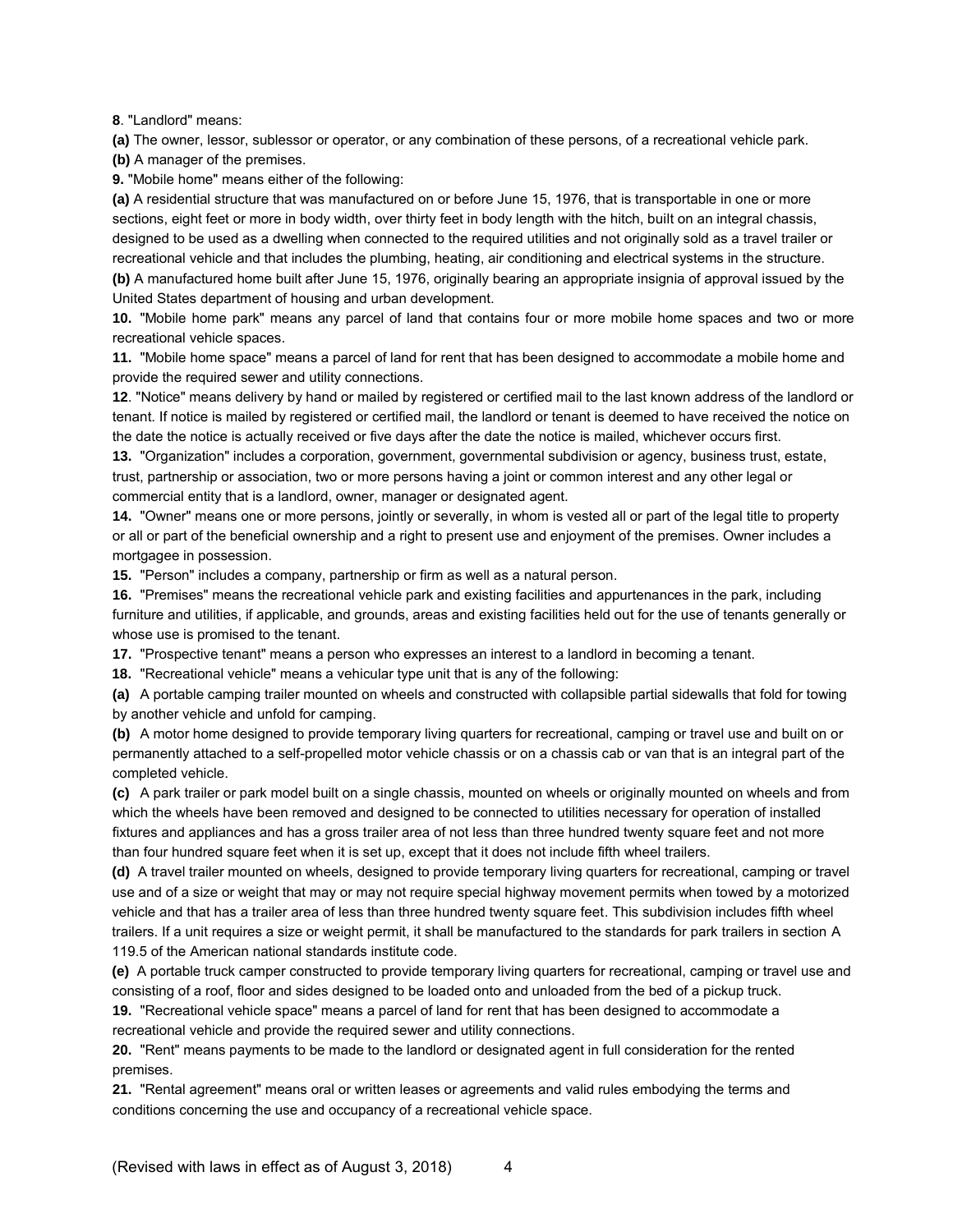**22.** "Resident" means a person entitled under a rental agreement to occupy a recreational vehicle space to the exclusion of others.

**23.** "Security deposit" means money or property given to assure payment or performance under a rental agreement.

**24.** "Tenant" means a person signing a rental agreement or otherwise agreeing with a landlord for the occupancy of a recreational vehicle space for more than one hundred eighty days.

**25.** "Visitor" means a nonresident of a recreational vehicle park who stays at the home of a resident with the consent of the resident but does not stay overnight.

# **33-2103. Obligation of good faith**

Every duty under this chapter and every act that must be performed as a condition precedent to the exercise of a right or remedy under this chapter imposes an obligation of good faith in its performance or enforcement.

#### **33-2104. Unconscionability**

**A.** If a court, as a matter of law, finds that:

**1**. A rental agreement or any provision of a rental agreement was unconscionable when made, the court may refuse to enforce the agreement, enforce the remainder of the agreement without the unconscionable provision or limit the application of any unconscionable provision to avoid an unconscionable result.

**2**. A settlement in which a party waives or agrees to forgo a claim or right under this chapter or under a rental agreement was unconscionable at the time it was made, the court may refuse to enforce the settlement, enforce the remainder of the settlement without the unconscionable provision or limit the application of any unconscionable provision to avoid any unconscionable result.

**B**. If unconscionability is put into issue by a party or by the court on its own motion, the parties shall be afforded a reasonable opportunity to present evidence as to the setting, purpose and effect of the rental agreement or settlement to aid the court in making the determination.

# **33-2105. Terms and conditions of rental agreement; notice, removal**

**A**. At the request of either the landlord or the tenant, a signed, written rental agreement shall be executed. The rental agreement shall be executed in good faith by both parties and shall not provide for the waiver of any rights given to either party by other provisions of this chapter. The rental agreement shall be for a specific period and: **1.** Shall include:

**(a)** The amount of the rent. Rent is payable without demand or notice at the time and place agreed on by the parties. Unless otherwise agreed, rent is uniformly apportionable from day to day.

**(b)** The amount of any security deposit.

**2.** May provide that the landlord may charge a late fee of not more than five dollars per day from the due date of the rent until the rent is paid if the rent is not remitted by the sixth day after the due date.

**B.** If the landlord and tenant agree to the term of the rental agreement, the rental agreement may be for any term. In the case of a renewal of a rental agreement, if the landlord and tenant do not agree on the term, the agreement shall be for the same term as the previous agreement but not longer than one year. Any written rental agreement shall have all blank spaces completed, and executed copies of the written rental agreement shall be furnished to all parties within ten days after execution.

**C.** The rental agreement may include conditions not prohibited by this chapter or other rule of law governing the rights and obligations of the parties.

**D.** The rental agreement may provide that if a dispute arises the prevailing party may recover costs and reasonable attorney fees. In any action arising under this chapter, the court may award the prevailing party costs and reasonable attorney fees even if the rental agreement does not contain such a provision.

**E.** The landlord shall provide with the rental agreement a current copy of the rules of the recreational vehicle park. **F.** On the expiration or renewal of any rental agreement, the landlord may increase or decrease the total rent or change payment arrangements. The landlord shall notify the tenant in writing by first class or certified mail or by personal delivery at least sixty days before the expiration or renewal of any rental agreement of any such increase or change.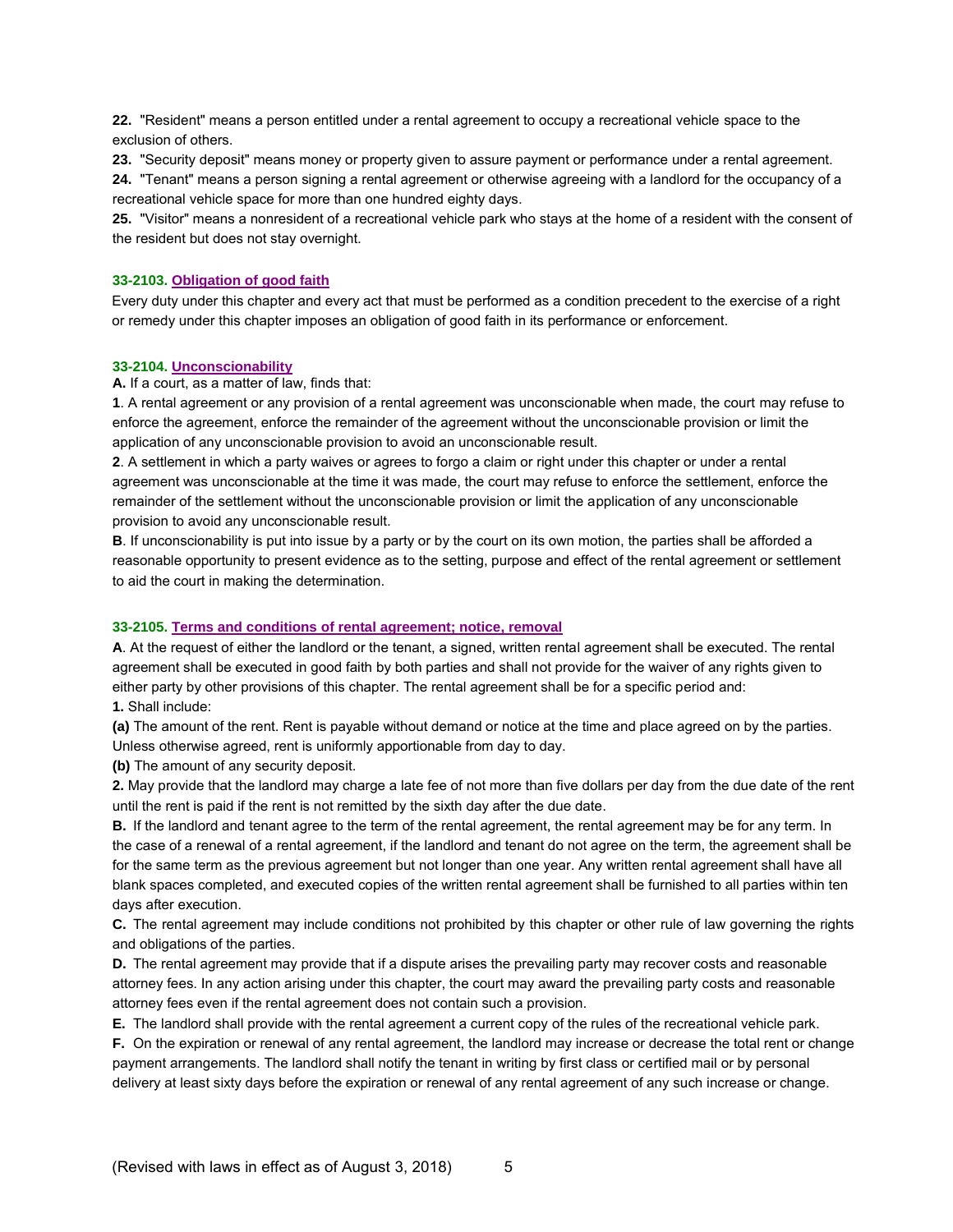**G**. As a condition of tenancy the rental agreement may require the prospective tenant to make improvements to the recreational vehicle, including all appurtenances owned by the tenant, to preserve or upgrade the quality of the recreational vehicle park even if the prospective tenant is purchasing a recreational vehicle already located in the park. The improvements shall not exceed the requirements of the rules of the park.

**H.** A moving company or the tenant shall contact the landlord or manager at least thirty days before a recreational vehicle is moved into or out of the park.

**I.** The resident shall inform the landlord or park manager at least thirty days before the expiration of the rental agreement if the tenant is not renewing the rental agreement and is vacating the space. If timely notice is not given before the tenant moves from the space, the tenant shall pay rent equal to the amount of rent for the notice period. **J.** A tenant shall not remove a recreational vehicle from a recreational vehicle or mobile home space unless the tenant

has received from the landlord a clearance for removal that shows that all monies, including rent and utilities, due the landlord as of the date of removal have been paid or that the landlord and tenant have otherwise agreed to the removal. **K.** The rental agreement may provide that the landlord may charge a guest fee.

### **33-2106. Prohibited provisions in rental agreements**

**A.** A rental agreement shall not provide that the tenant agrees to:

**1.** Waive or forgo rights or remedies provided by law.

**2.** Place any additional person's name on the title to the recreational vehicle as a condition of tenancy or residency for that additional person or pay a fee or other form of penalty for failing to place an additional person's name on the title to the recreational vehicle.

**B.** A provision that is prohibited by subsection A of this section and that is included in a rental agreement is unenforceable. If a landlord deliberately uses a rental agreement containing provisions known to be prohibited, the tenant may recover actual damages sustained and the rental agreement is voidable by the tenant.

# **33-2107. Utility fees; service interruption; waste, garbage and rubbish removal fees; refunds; enforcement**

**A.** A landlord may charge separately for gas, water or electricity by doing either of the following:

**1.** Installing a submetering system.

**2.** Allocating the charges separately through a ratio utility billing system.

**B.** If a landlord charges separately for gas, water or electricity by installing a submetering system:

**1.** The landlord shall provide a separate meter for every user.

**2.** For each billing period the cost of the charges for the period shall be separately stated, along with the opening and the closing meter readings and the dates of the meter readings. Each bill shall show the computation of the charge generally in accordance with the serving utility company billing format for individual service supplied through a single service meter.

**3**. The landlord shall not charge more than the prevailing basic service single family residential rate charged by the serving utility or provider and any other fees and taxes imposed on the landlord by the provider relating to this rate. **C.** If a landlord charges separately for gas, water or electricity pursuant to a ratio utility billing system:

**1**. The landlord may recover the charges imposed on the landlord by the utility provider, except that a landlord shall not include a charge by the supplying utility for gas, water or electricity used in a common area or office if the common area or office is separately metered. The landlord shall post in a conspicuous place on the premises the current rate under which the landlord pays for the utility service, as well as the expenses included in the administrative fee and a statement that the total administrative fee charged in the aggregate does not exceed ten per cent of the landlord's total charge during the billing period. For the purposes of this paragraph, "charges" means the landlord's actual expense of obtaining the utility, including the taxes and fees assessed by or through the utility provider and imposed on the landlord by the utility provider.

**2**. The landlord may charge an administrative fee for the landlord's actual administrative costs. Any monthly administrative fee shall not exceed the greater of the landlord's actual administrative costs or ten per cent of the monthly charges by the utility provider in the aggregate to the landlord. The landlord shall not impose any other additional charges. If the landlord arranges for utility billings to be handled by a third party, the utility billings shall instead include the actual and reasonable cost charged by the third party for the service. Those third party charges shall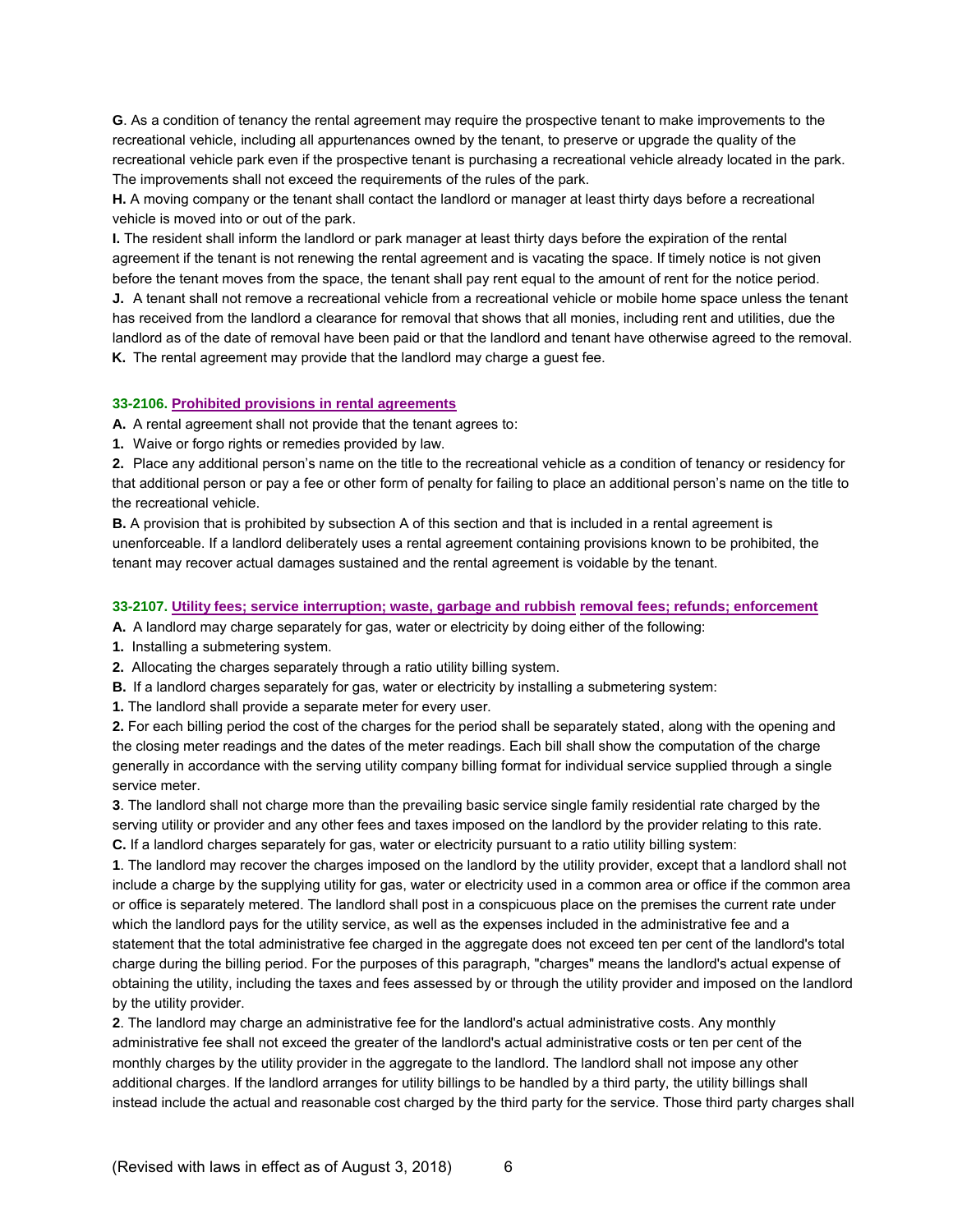not exceed ten per cent of the monthly charges by the utility provider for that utility in the aggregate to the landlord. For the purposes of this paragraph, "administrative costs" includes the direct actual costs to the landlord of billing for utilities, including the cost of staff time to calculate and mail the bills, postage and stationery.

**3**. The rental agreement shall contain a disclosure that lists the utility services that are separately charged to the tenant and shall state that an administrative fee covering the landlord's administrative expenses in making the calculations under the ratio utility billing system will also be assessed. The rental agreement also shall state that total administrative fees assessed each billing period shall not exceed ten per cent of the landlord's total charges for that utility provider. **4**. Allocation shall be made on the basis of rented spaces.

**D.** A landlord that is also a mobile home park as defined in section 33-1409 shall comply with subsection A, paragraph 1 and subsection B of this section.

**E.** The landlord shall provide a statement of proposed interruption of utility service to the tenants within a reasonable time, except in the case of an interruption caused by an emergency. An emergency does not include any failure or refusal by the landlord to fulfill the duties and obligations to maintain fit premises. A statement of proposed interruption of utility service may be provided by posting an announcement of the period of the interruption in a conspicuous place on the premises where a recreational vehicle space is located or by individual delivery to each tenant.

**F**. For the purpose of regulating recreational vehicle parks as public or consecutive water systems, the state shall not adopt rules pursuant to title 49, chapter 2, article 9 that are more stringent than authorized by the federal government. Submetering solely to determine the charges for individual water use by park tenants for the purpose of water conservation, without other evidence indicating a transaction subject to regulation under title 49, chapter 2, article 9, shall not be used as a basis for treating any recreational vehicle park as a public or consecutive water system.

**G**. A landlord may charge separately for removal of waste, garbage, rubbish, refuse and trash and for sewer services. Any charges for removal or sewer services shall not exceed the prevailing single family or residential charge, fee or rate for these services levied by the political subdivision or provider.

**H**. A landlord who determines, on the landlord's own or as a result of a tenant objection, that the landlord has overcharged tenants shall refund the overcharged amount to the tenants who were overcharged and who reside in the recreational vehicle park at the time the overcharge is determined. The refund shall be made through a credit toward future utility charges or a refund and shall be provided within sixty days.

**I**. If a tenant believes that a landlord is not in compliance with this section, the tenant shall provide written notice to the landlord regarding the alleged violation of this section. If the dispute is not resolved within thirty days after the notice is received by the landlord, the tenant may file a civil complaint in justice court to enforce this section. In an action pursuant to this subsection, the court shall award the prevailing party court costs and reasonable attorney fees.

# ARTICLE 2. LANDLORD OBLIGATIONS

| § 33-2121 | Security deposits |
|-----------|-------------------|
|-----------|-------------------|

- **§ 33-2122** Disclosure
- **§ 33-2123** Landlord to maintain fit premises

#### **33-2121. Security deposits**

**A.** On termination of the tenancy, any security deposit may be applied to the payment of accrued rent, including utilities, and the amount of damages that the landlord has suffered by reason of the tenant's noncompliance with the law if the accrued rent and damages are itemized by the landlord in a written notice delivered to the tenant together with the amount due within fourteen days after termination of the tenancy and delivery of possession by the tenant.

**B.** The holder of the landlord's interest in the premises at the time of the termination of the tenancy is bound by this section.

**C.** The amount of any security deposit shall not be changed after the tenant executes the initial rental agreement.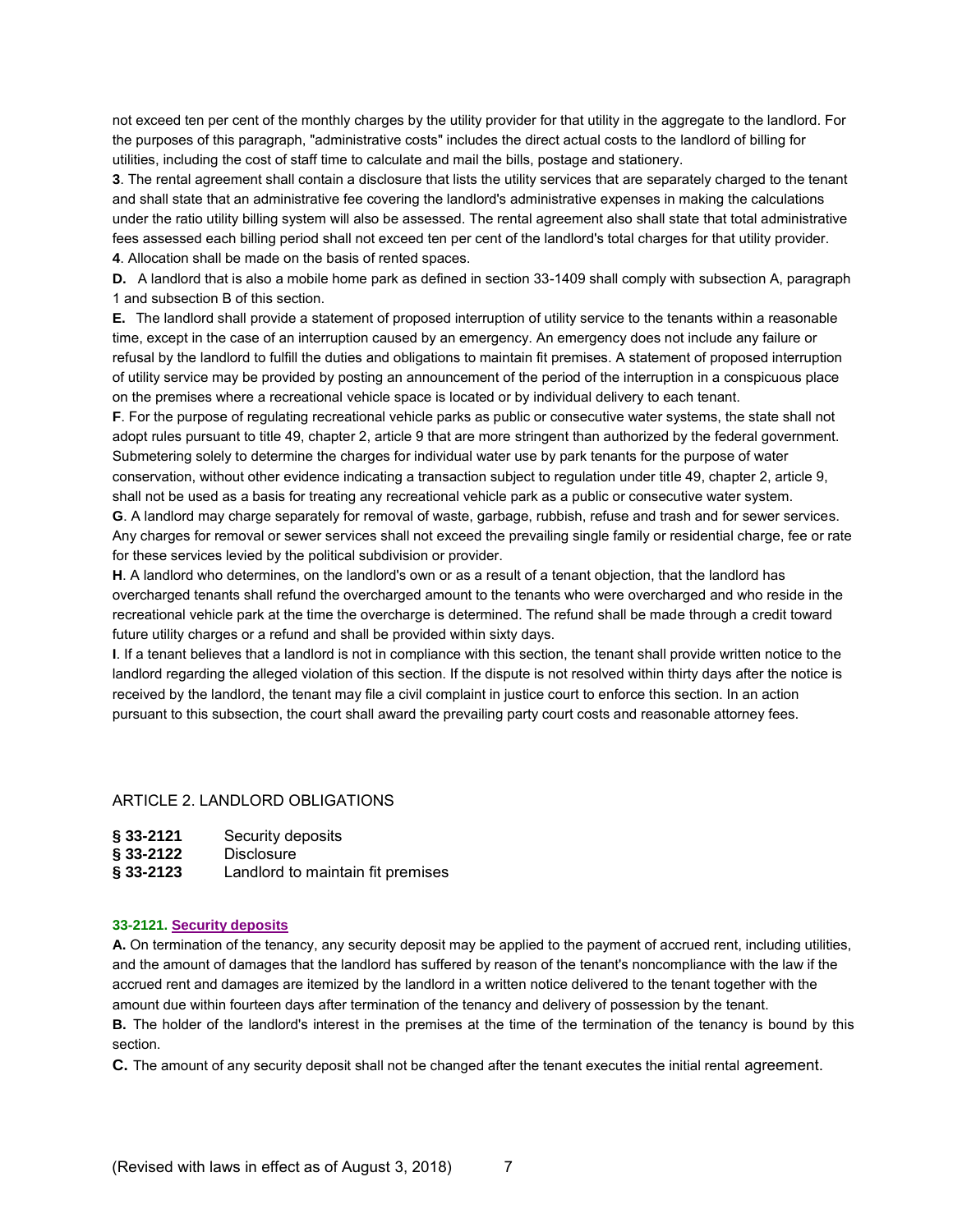#### **33-2122. Disclosure**

**A.** The landlord or any person authorized to enter into a rental agreement on the landlord's behalf shall disclose to the tenant in writing before entering into the rental agreement the name and address of each of the following: **1.** The person authorized to manage the premises.

**2.** The owner of the premises and, if applicable, a person authorized to act for and on behalf of the owner for the purpose of service of process and for the purpose of receiving and providing receipts for notices and demands.

**B.** The information required to be furnished by this section shall be kept current and refurnished to the tenant on the tenant's request. If there is a new owner or operator this section extends to and is enforceable against any successor landlord, owner or manager.

**C.** Failure to comply with subsection A or B of this section renders the manager, any employee and the owner's agent subject to the following:

**1.** Service of process and receiving and receipting for notices and demands.

**2.** Performing the obligations of the landlord under the rental agreement and spending or making available for the purpose of performing the landlord's obligations all rent collected from the premises.

**D.** Each tenant shall be notified in writing of any rent increase at least sixty days before the increase by first class or certified mail or by personal delivery.

**E.** Except for renewals of a rental agreement, the landlord or any person authorized to enter into a rental agreement on the landlord's behalf shall provide to the tenant before entering into a rental agreement for a recreational vehicle park trailer space the following:

**1.** A copy of the Arizona recreational vehicle long-term rental space act.

**2.** For persons who are purchasing or placing in the park a recreational vehicle that is a park trailer or park model, a notice that the park trailer or park model is governed by the Arizona recreational vehicle long-term rental space act and not the Arizona mobile home parks residential landlord and tenant act.

**F.** The landlord shall also make available to all tenants a current copy of the Arizona recreational vehicle long-term rental space act.

### **33-2123. Landlord to maintain fit premises**

The landlord shall:

- **1.** Make all repairs and do whatever is necessary to put and keep the premises in a fit and habitable condition.
- **2.** Comply with all applicable provisions of city, county and state codes materially affecting health and safety.

# ARTICLE 3. TENANT OBLIGATIONS

- **§ 33-2131** Tenant to maintain recreational vehicle space
- **§ 33-2132** Rules
- **§ 33-2133** Access

# **33-2131. Tenant to maintain recreational vehicle space**

A tenant of a recreational vehicle space shall exercise diligence to maintain that part of the premises that the tenant has rented in as good condition as when the tenant took possession and shall:

**1.** Comply with all obligations primarily imposed on tenants by applicable provisions of city, county and state codes materially affecting health and safety.

**2.** Comply with all park rules regarding sanitary and aesthetic guidelines.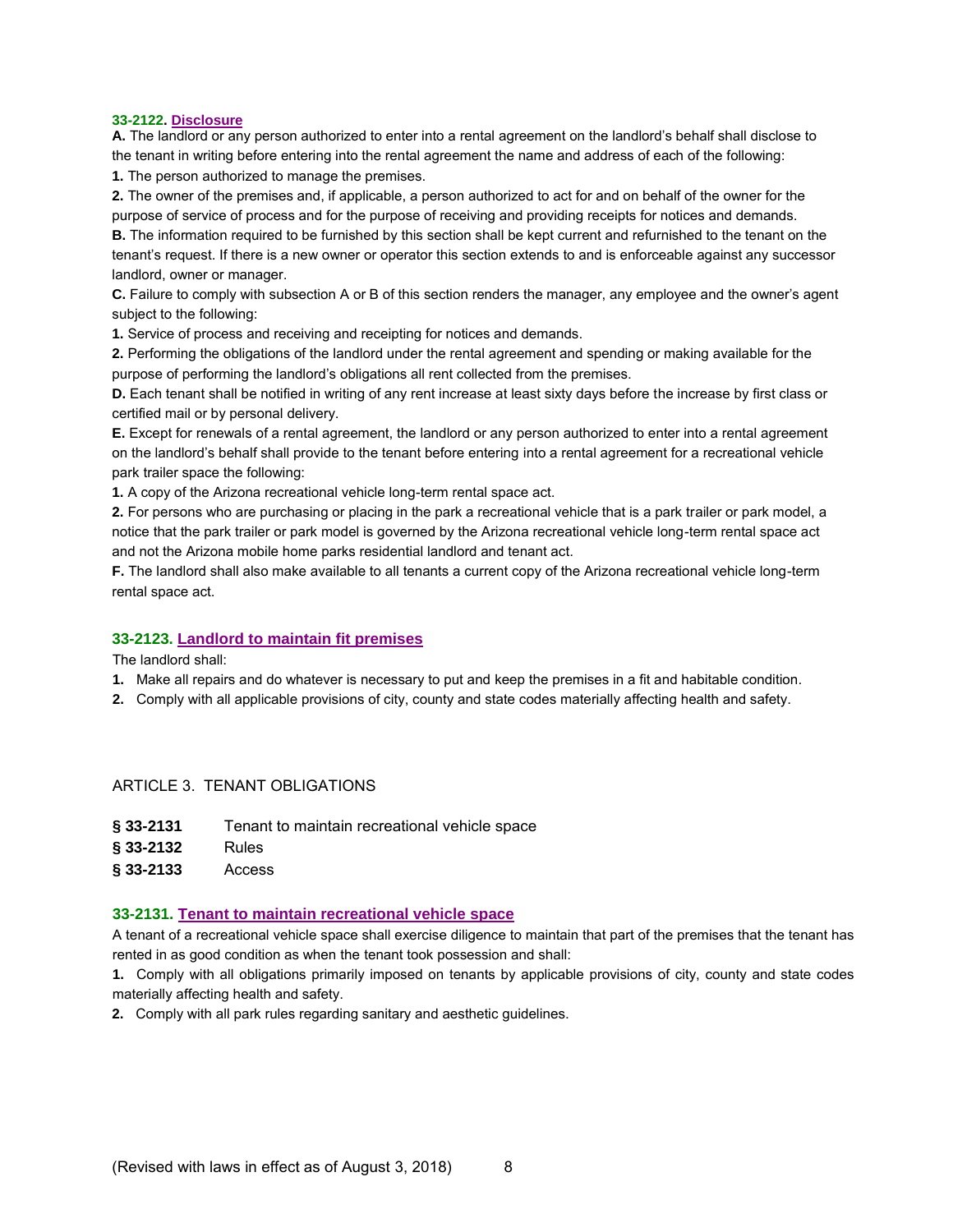### **33-2132. Rules**

**A.** A landlord shall adopt written rules, however described, concerning the tenant's use and occupancy of the premises. Rules are enforceable against the tenant only if:

**1.** They apply to all tenants on the premises in a fair manner.

**2.** They are sufficiently explicit in prohibition, direction or limitation of the tenant's conduct to fairly inform the tenant of what the tenant must or must not do to comply.

**3.** They are not for the purpose of evading the obligations of the landlord.

**4.** The prospective tenant has a copy of the current rules before entering into the rental agreement.

**B**. If the owner or agent adds, changes, deletes or amends any rule, the owner or agent shall provide notice in writing of all additions, changes, deletions or amendments to all tenants thirty days before they become effective. Any rule or condition of occupancy that is unfair and deceptive or that does not conform to the requirements of this chapter is unenforceable. A rule adopted after the tenant enters into the rental agreement is enforceable against the tenant only if the rule does not substantially modify the rental agreement. For purposes of this subsection, notice shall be by personal delivery or mailed by first class or certified mail.

**C**. A landlord shall not:

**1.** Deny rental unless the prospective resident cannot conform to park rules. A landlord is not required to enter into an initial recreational vehicle space agreement in excess of one hundred seventy-nine days.

**2.** Charge an exit fee to a tenant whose rental agreement has expired.

**3.** Require a person as a precondition to renting, leasing or otherwise occupying a recreational vehicle space in a recreational vehicle or mobile home park to pay an entrance or exit fee, unless the fee is for services that are actually rendered or pursuant to a written agreement.

**4**. Deny any resident of a recreational vehicle park the right to sell the recreational vehicle at a price of the resident's own choosing during the term of the tenant's rental agreement, but the landlord may reserve the right to approve the purchaser of the recreational vehicle as a tenant. This permission shall not be unreasonably withheld, except that the landlord may require, in order to preserve or upgrade the quality of the recreational vehicle park, that any recreational vehicle not compatible with the other recreational vehicles in the park, in a rundown condition or in disrepair be removed from the park within sixty days. Within ten days after a written request by the seller or prospective purchaser, a landlord shall notify the seller and the prospective purchaser in writing of any reasons for withholding approval of a purchase pursuant to this paragraph. The notice to the prospective purchaser shall identify the reasons for disapproval with reasonable specificity. The notice to the seller shall identify the reasons in summary fashion consistent with applicable federal and state consumer protection laws and shall inform the seller that the seller should consult with the prospective purchaser for more specific details.

**5.** Require an existing tenant to furnish permanent improvements that cannot be removed without damage to the improvements or to the recreational vehicle space by a tenant at the expiration of the rental agreement.

**6.** Prohibit a tenant from advertising the sale or exchange of the tenant's recreational vehicle, including the display of a for sale or open house sign on the recreational vehicle or in the window of the recreational vehicle stating the name and contact information of the owner or agent of the recreational vehicle. In addition, a tenant may display a sign on a central posting board in the park that is reasonably accessible to the public seven days a week during daylight hours.

**7.** Require a tenant or prospective tenant to use any specific sales agency, manufacturer, retailer or broker.

**8.** Require a tenant to place any additional person's name on the title to the recreational vehicle as a condition of tenancy or residency for that additional person or pay a fee or other form of penalty for failing to place an additional person's name on the title to the recreational vehicle.

**D**. The landlord shall not prohibit or adopt a rule that prohibits tenants or a tenant association from meeting with permission of the tenant in the tenant's recreational vehicle or from, assembling or meeting with or without invited speakers in the park to discuss issues relating to recreational vehicle or mobile home living and affairs, including the forming of a tenant association. Such meetings shall be allowed in common facilities if such meetings are held during normal operating hours of the common facility and when the facility is not otherwise in use. The tenant or tenant association shall be allowed to post notice of a meeting on a bulletin board in the park used for similar notices and shall be allowed to include notice of a meeting in a park newsletter. Meeting notices and meetings prescribed in this subsection shall not constitute a solicitation. For the purposes of this subsection, "common facilities" means a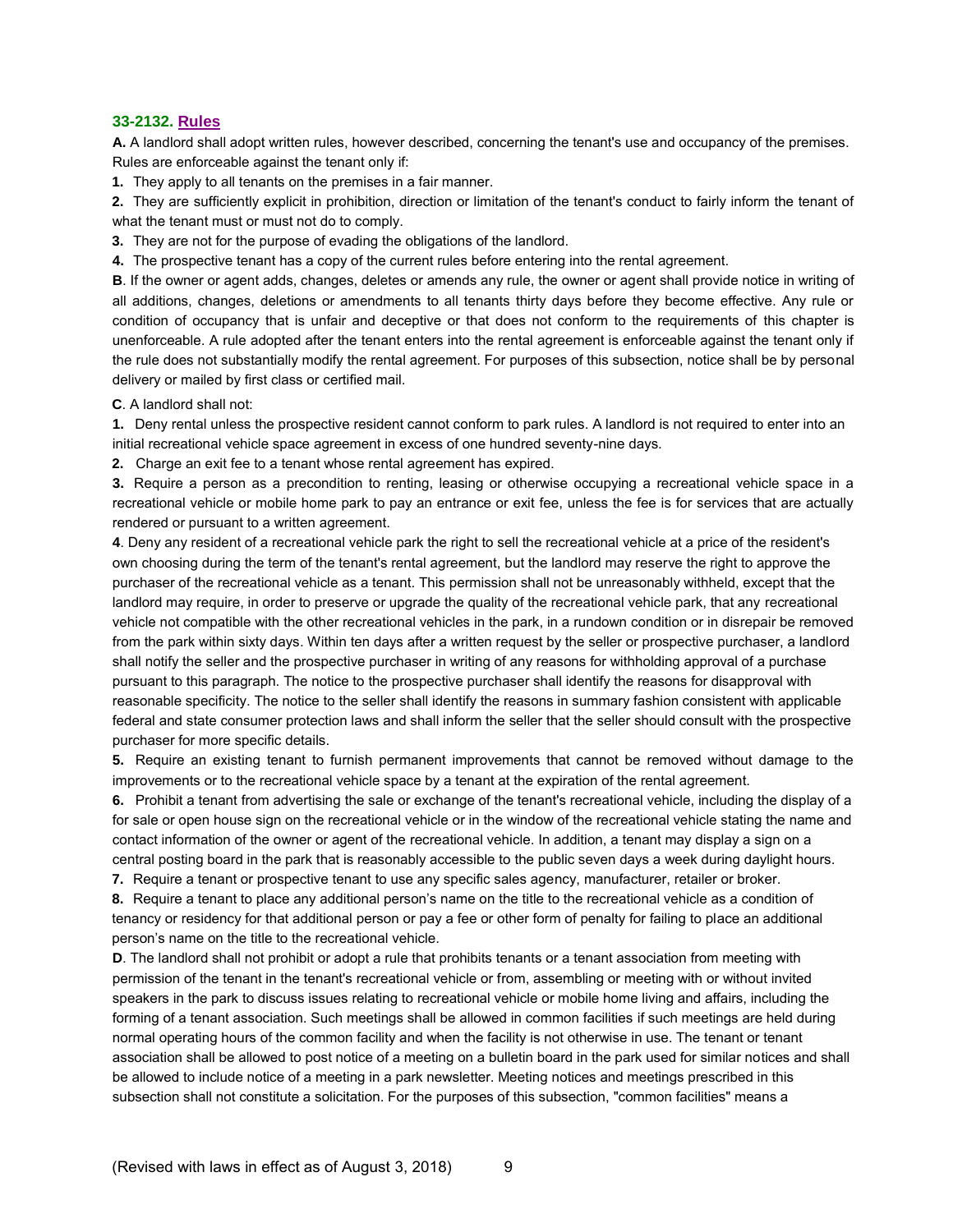recreation hall, clubhouse, community center and any outdoor common area meeting location that is utilized by the tenants.

**E.** If a tenant dies, any surviving joint tenant or cotenant continues as tenant with the same rights, privileges and liabilities as if the surviving tenant were the original tenant.

**F.** A new tenant who brings a recreational vehicle into a park or who purchases an existing recreational vehicle or mobile home shall comply with all rules then in effect.

**G.** A resident may have one person who is at least eighteen years of age occupy the recreational vehicle on a temporary basis to provide necessary live-in health care to the resident pursuant to a written treatment plan prepared by the resident's physician. The landlord may require the resident to provide a written renewal of the physician's treatment plan every six months. The landlord shall not charge a fee for the person rendering care. The person rendering care has no rights of tenancy. Any agreement between the resident and the person rendering care does not modify the rental agreement between the landlord and tenant. The person rendering care shall comply with the rules of the park.

# **33-2133. Access**

Unless provided in a written agreement, the landlord has no right of access to a tenant's recreational vehicle without the tenant's permission.

# ARTICLE 4. REMEDIES

| § 33-2141  | Noncompliance by the landlord                                                                     |
|------------|---------------------------------------------------------------------------------------------------|
| § 33-2142  | Tenant's remedies for landlord's unlawful ouster, exclusion or diminution of services             |
| \$33-2143  | Termination or nonrenewal of rental agreement by landlord; noncompliance with rental agreement by |
|            | tenant; failure to pay rent; notice; damages; definition                                          |
| \$33-2144  | Abandonment                                                                                       |
| \$33-2145  | Remedy after termination                                                                          |
| § 33-2146  | Failure to maintain by tenant                                                                     |
| \$33-2147  | Periodic tenancy; holdover remedies                                                               |
| \$33-2148  | Retaliatory conduct prohibited; eviction                                                          |
| \$33-2149  | Change in use; notices; compensation for moving expenses; payments by the landlord                |
| \$33-2150  | Relocations due to change in age-restricted community use; payment from mobile home relocation    |
|            | fund; applicability                                                                               |
| 8.88.84.54 | A concerned to form and the board and continue from the continuum                                 |

**§ 33-2151** Assessments for mobile home relocation fund; waiver

### **33-2141. Noncompliance by the landlord**

**A.** Except as otherwise provided by law, if there is a material noncompliance by the landlord with the rental agreement or the rules, the tenant may deliver a written notice to the landlord specifying the acts and omissions constituting the breach and that the rental agreement will terminate on a date not less than thirty days after receipt of the notice if the breach is not remedied in fourteen days. If there is a noncompliance by the landlord materially affecting health and safety, the tenant may deliver a written notice to the landlord specifying the acts and omissions constituting the breach and that the rental agreement will terminate on a date not less than twenty days after receipt of the notice if the breach is not remedied in ten days. The rental agreement shall terminate and the recreational vehicle space shall be vacated as provided in the notice subject to the following:

**1**. If the breach is remediable by repairs or the payment of damages or otherwise and the landlord adequately remedies the breach before the date specified in the notice, the rental agreement shall not terminate.

**2**. The tenant shall not terminate the rental agreement for a condition caused by the deliberate or negligent act or omission of the tenant, a member of the tenant's family or any other person on the premises with the tenant's consent.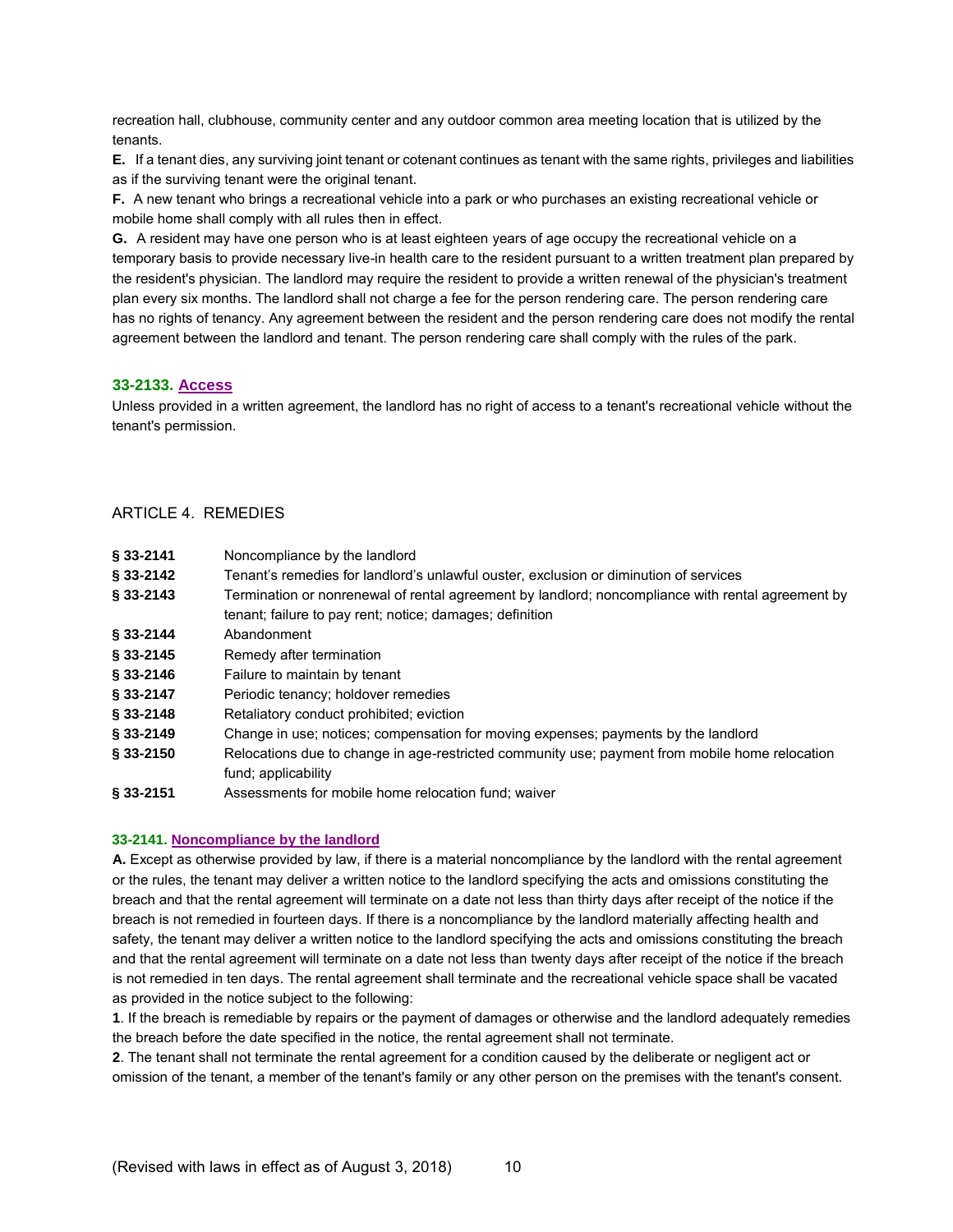**B.** Except as otherwise provided by law, the tenant may recover damages and obtain injunctive relief for any noncompliance by the landlord with the rental agreement or any other provision of law.

**C.** The remedy provided in subsection B is in addition to any right of the tenant arising under subsection A.

**D.** If the rental agreement is terminated pursuant to this section, the landlord shall return all deposits less reasonable damages.

#### **33-2142. Tenant's remedies for landlord's unlawful ouster, exclusion or diminution of services**

If the landlord unlawfully removes or excludes the tenant from the premises or willfully diminishes services to the tenant by interrupting or causing the interruption of electric, gas, water or other essential service to the tenant, the tenant may recover possession or terminate the rental agreement and, in either case, recover an amount equal to two months' periodic rent. If the rental agreement is terminated, the landlord shall return all deposits, less any utility charges and damages.

# **33-2143. Termination or nonrenewal of rental agreement by landlord; noncompliance with rental agreement by tenant; failure to pay rent; notice; damages; definition**

**A.** Except as provided in subsection F of this section, the landlord shall specify the reason or reasons for the termination or nonrenewal of any tenancy subject to this chapter. The reason or reasons relied on for the termination or nonrenewal shall be stated in writing with specific facts, so that the date, place and circumstances concerning the reason or reasons for termination or nonrenewal can be determined. Reference to or recital of the language of this chapter, or both, is not sufficient compliance with this subsection.

**B.** Except as provided in subsection F of this section, the landlord shall not terminate or refuse to renew a rental agreement without good cause.

**C.** The landlord's right to terminate or to refuse to renew a rental agreement pursuant to subsection B of this section does not arise until the landlord has complied with subsection D, E or F of this section.

**D.** Except as otherwise prohibited by law:

**1**. If there is a material noncompliance by the tenant with the rental agreement, the landlord shall deliver a written notice to the tenant specifying the acts and omissions constituting the breach and that the rental agreement will terminate on a date not less than thirty days after receipt of the notice if the breach is not remedied in fourteen days.

**2**. If there is a noncompliance by the tenant materially affecting health and safety, the landlord may deliver a written notice to the tenant specifying the acts and omissions constituting the breach and that the rental agreement will terminate on a date not less than twenty days after receipt of the notice if the breach is not remedied in ten days. If the breach is remediable by repair or the payment of damages or otherwise, and the tenant adequately remedies the breach before the date specified in the notice, the rental agreement does not terminate.

**3**. If there is a noncompliance by the tenant that is both material and irreparable, including an unlawful discharge of a weapon, prostitution as defined in section 13-3211, the unlawful manufacture, sale, use, storage, transfer or possession of a controlled substance as defined in section 13-3451, the infliction of serious bodily harm, assault as prescribed in section 13-1203 or any other action that involves imminent serious property damage, the landlord may deliver a written notice for immediate termination of the rental agreement and proceed in a special detainer action pursuant to section 33-1485.

**4**. If a tenant engages in repetitive conduct that is the subject of notices under this subsection, after two incidents of the same type documented by the landlord within a twelve month period or after receipt by the landlord of two written complaints from other tenants about the repetitive conduct within a twelve month period, the landlord may deliver a written notice to the tenant specifying the repetitive conduct and the documentation and advising the tenant that on documentation of the next incident of the same type final notice will be given and the rental agreement or tenancy will be terminated thirty days after the date of the notice.

**5**. If a tenant has been involved in three or more documented incidents of conduct of any type described in this section within a twelve month period, the landlord may deliver a written notice to the tenant specifying the conduct and the documentation and advising the tenant that on documentation of the next incident final notice will be given and the rental agreement or tenancy will be terminated thirty days after the date of the notice.

**E**. If rent is unpaid when due and the tenant fails to pay rent within five days after written notice by the landlord of nonpayment and the landlord's intention to terminate the rental agreement if the rent is not paid within that period of time, the landlord may terminate the rental agreement. Before judgment in an action brought by the landlord under this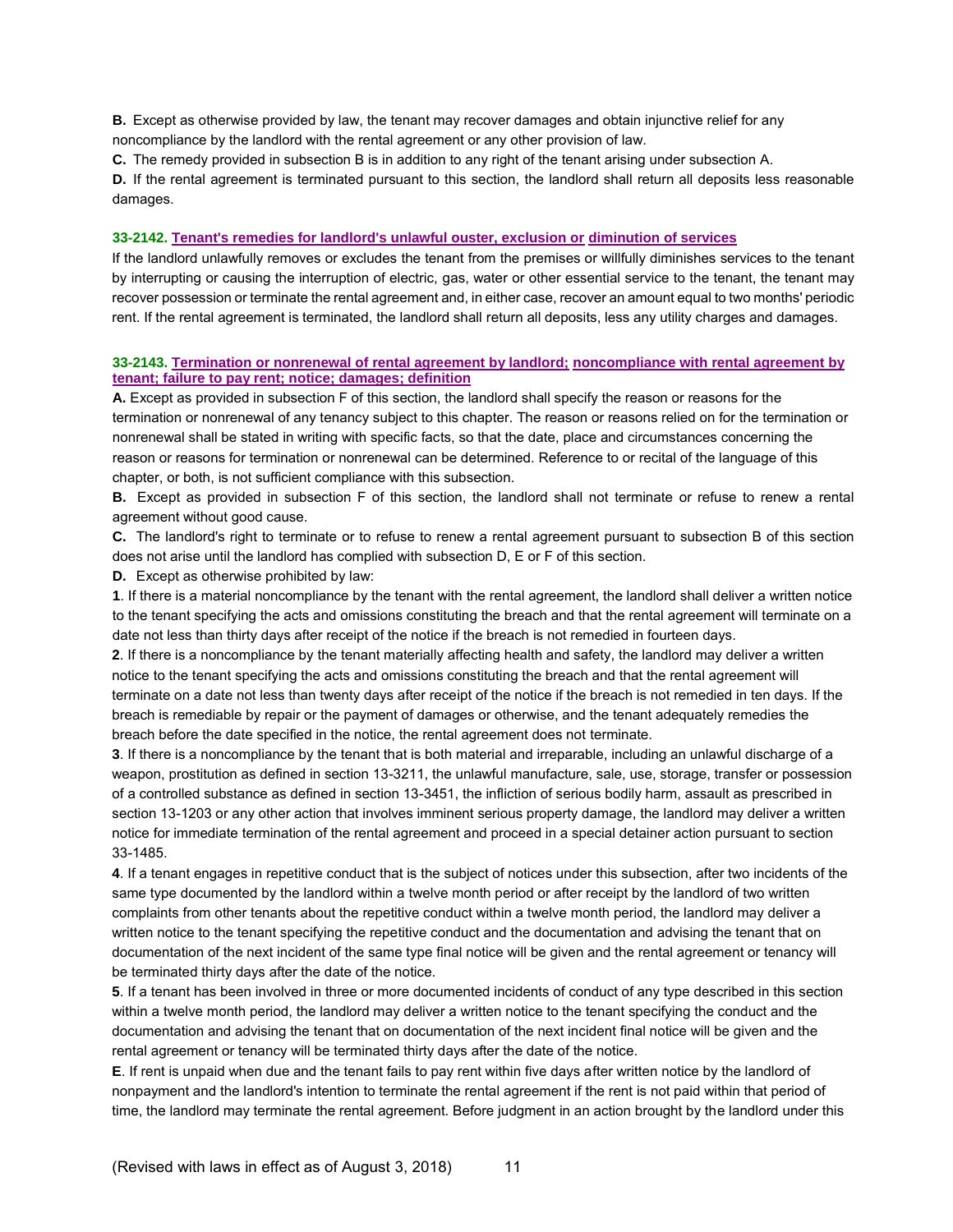subsection, the tenant may have the rental agreement reinstated by tendering the past due but unpaid periodic rent, reasonable attorney fees incurred by the landlord and court costs, if any.

**F**. Except for those recreational vehicles that are park trailers as prescribed in section 33-2102, a landlord may refuse to renew a rental agreement without good cause by serving written notice to the tenant at least ninety days before the end of the rental agreement. In that event, the tenant must vacate the premises on or before the end of the rental agreement. For park trailers only, a landlord may refuse to renew or may terminate a rental agreement only with good cause.

**G**. For the purposes of this section, "good cause" means:

**1.** Noncompliance with any provision of the rental agreement.

**2.** Nonpayment of rent.

**3.** Clear and convincing evidence that a tenant has repeatedly violated this chapter and established a pattern of noncompliance with this chapter.

**4.** Change in use of land.

#### **33-2144. Abandonment**

**A**. If a tenant abandons a recreational vehicle on the space, the landlord shall notify the owner and lienholder of record of the recreational vehicle within fifteen days about the owner's or lienholder's liability for any costs incurred for the rental space including rent and utility costs due. Before notice is provided to the legal owner or lienholder, the landlord is entitled to a maximum of sixty days' rent. After notice is provided, the legal owner or lienholder is responsible for all costs. The recreational vehicle shall not be removed from the space without a signed statement from the landlord, owner or park manager that shows clearance for removal of the recreational vehicle, that all monies due have been paid in full or that the legal owner and landlord have agreed to allow removal.

**B**. This section applies only to recreational vehicles as defined in section 33-2102, paragraph 18, subdivision (c).

#### **33-2145. Remedy after termination**

**A.** If the rental agreement is terminated, the landlord may have a claim for possession of the recreational vehicle space and for rent and a separate claim for actual damages for breach of the rental agreement.

**B.** In the execution of any writ of restitution issued pursuant to section 12-1178 or 12-1181, the landlord may provide written instructions to the sheriff or constable not to remove the recreational vehicle from its space, and if those written instructions are provided, the sheriff or constable may fully execute the writ of restitution by removing all occupants and their possessions from the recreational vehicle and from the space it occupies. The recreational vehicle is deemed abandoned, and the landlord may terminate any utility services that are provided by the landlord. An owner of a recreational vehicle in compliance with subsection C of this section may recover possession of the recreational vehicle while the title remains in the owner's name.

**C**. A recreational vehicle that is subject to a judgment for forcible detainer may not be removed from its space until the tenant has received from the landlord a clearance for removal that shows that all monies due the landlord as of the date of removal have been paid or that the landlord and tenant have otherwise agreed to the removal. The landlord may agree in writing to accept other terms in satisfaction of the judgment. This subsection does not apply to any lienholder of record on the date of judgment or its successors or assigns.

#### **33-2146. Failure to maintain by tenant**

If there is noncompliance by the tenant with law that materially affects health and safety and that can be remedied by repair, replacement of a damaged item or cleaning and the tenant fails to comply as promptly as conditions require in case of emergency or within ten days after written notice by the landlord specifying the breach and requesting that the tenant remedy it within that period of time, the landlord may enter the recreational vehicle space, cause the work to be done in a workmanlike manner and submit an itemized bill for the actual and reasonable cost or the fair and reasonable value of the work as additional rent on the next date when periodic rent is due, or if the rental agreement was terminated, for immediate payment.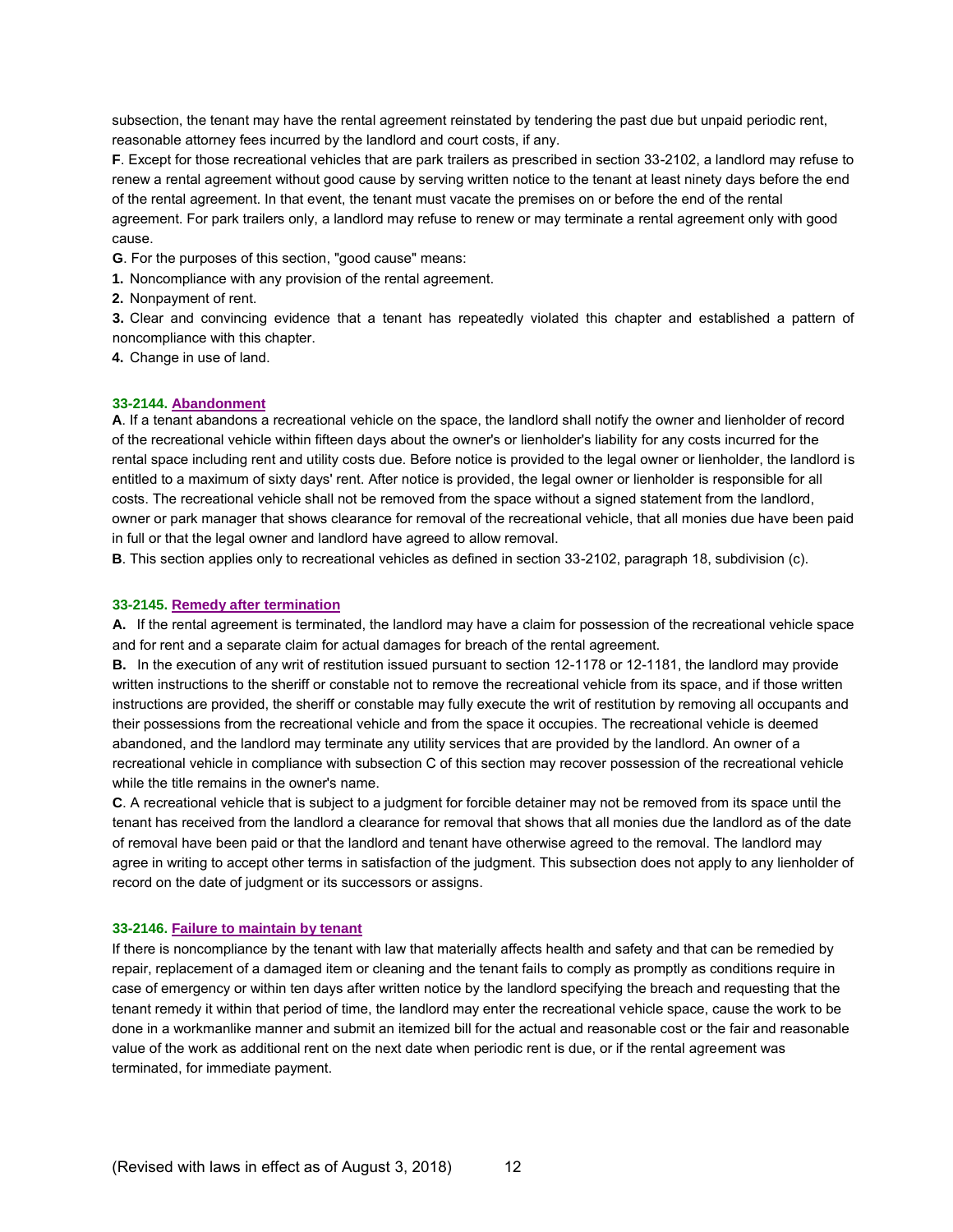# **33-2147. Periodic tenancy; holdover remedies**

**A.** The landlord may terminate a tenancy only as provided in this chapter.

**B.** If the tenant remains in possession without the landlord's consent after expiration of the term of the rental agreement or its termination, the landlord may bring an action for possession and rent for the holdover period.

# **33-2148. Retaliatory conduct prohibited; eviction**

**A**. Except as provided in this section, a landlord shall not retaliate by increasing rent or decreasing services or by bringing or threatening to bring an action for eviction after any of the following:

**1.** The tenant has complained to a governmental agency charged with responsibility for enforcement of a building or

housing code of a violation that applies to the premises and that materially affects health and safety.

**2.** The tenant has complained to the landlord of a violation under this chapter.

**3.** The tenant has organized or become a member of a tenants' union or similar organization.

**4.** The tenant has filed an action seeking relief pursuant to section 33-2107 or has filed any other action against the landlord in an appropriate court.

**B**. If the landlord acts in violation of subsection A of this section, the tenant is entitled to an amount equal to two months' periodic rent and twice the actual damages sustained by the tenant and has a defense in action against the landlord for eviction, unless the landlord proves good cause for the landlord's action.

**C**. Notwithstanding subsections A and B of this section, a landlord may bring an action for eviction if either of the following occurs:

**1.** The violation of an applicable building or housing code was caused primarily by lack of reasonable care by the tenant or another person in the tenant's household or who was on the premises with the tenant's consent.

**2.** The tenant is in default in rent. The filing of an action does not release the landlord from liability pursuant to section 33-2141, subsection B.

### **33-2149. Change in use; notices; compensation for moving expenses; payments by the landlord**

For recreational vehicles that are park trailers or park models only:

**1.** The landlord shall notify the director and all tenants in writing of a change in use at least one hundred eighty days before the change in use. The landlord may not increase rent within ninety days before giving notice of a change in use.

**2.** The landlord shall inform all tenants in writing about the mobile home relocation fund established by section 33- 1476.02.

**3.** If a tenant is required to move due to a change in use or redevelopment of the park, the tenant may do any of the following:

**(a)** Collect payment from the mobile home relocation fund for the lesser of the actual moving expenses of relocating the park trailer or park model to a new location that is within a one hundred-mile radius of the vacated park or the maximum of four thousand dollars. Moving expenses include the cost of stabilizing, taking down, moving and setting up the park trailer or park model in the new location.

**(b)** Abandon the park trailer or park model in the park and collect an amount equal to one-fourth of the maximum allowable moving expense for that park trailer or park model from the mobile home relocation fund. To qualify for abandonment payment pursuant to this subdivision, the tenant shall deliver to the landlord the current title to the park trailer or park model with the notarized endorsement of the owner of record together with complete releases of all liens that are shown on the title and proof that all taxes owing have been paid to date. The tenant shall provide a copy of these documents to the Arizona department of housing in support of the tenant's application for payment. If the tenant chooses to abandon the park trailer or park model pursuant to this subdivision, the landlord is exempt from making the payments to the fund prescribed in paragraph 4 of this section.

**(c)** If a park trailer or park model is relocated to a location outside of the vacated park and, in the sole judgment of the director, the park trailer or park model was ground set in the park from which it was removed, the tenant may collect additional monies not to exceed to thousand five hundred dollars for the incremental costs of removing a ground-set park trailer or park model. These monies are in addition to any monies provided pursuant to subdivision (a) of this paragraph.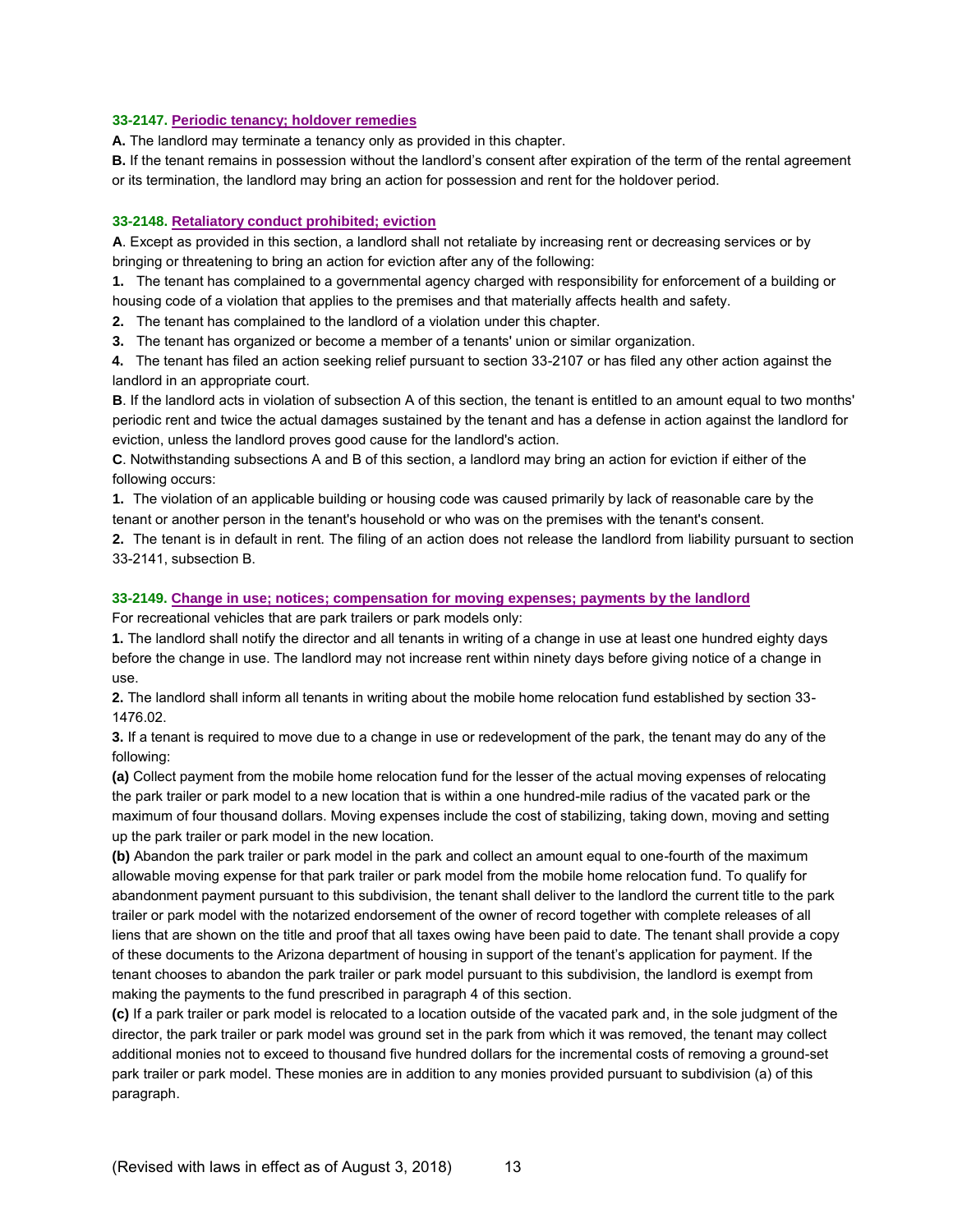**4.** Except as provided in paragraph 3, subdivision (b) and paragraph 6 of this section, if there is a change in use the landlord shall pay two hundred fifty dollars for each park trailer or park model relocated to the fund for each tenant filing for relocation assistance with the director.

**5.** If a change is use occurs and the landlord does not comply with paragraph 1 of this section, the landlord shall pay to the fund in addition to the monies prescribed in paragraph 4 of this section two hundred fifty dollars for each space occupied by a park trailer or park model.

**6.** The landlord is not required to make the payments prescribed in paragraphs 4 and 5 of this section for moving a park trailer or park model owned by the landlord or for moving a park trailer or park model under a contract with the tenant if the tenant does not file for relocation assistance with the director.

**7.** The tenant shall submit a contract for relocation of a park trailer or park model for approval to the director within sixty days after the relocation to be eligible for payment of relocation expenses. The director must approve or disapprove the contract within fifteen days after receipt of the contract, or the contract is deemed to be approved. **8.** If the contract is approved, the payment of relocation expenses shall be made to the installer or contractor when both of the following are complete:

**(a)** The installer or contractor obtains valid permits to move the park trailer or park model to a new location.

**(b)** The installer or contractor provides documentation to the department that the installation of the park trailer or park model at the new location is complete and has been inspected by the department or its designee and is approved for occupancy.

**9.** If the contract is not approved, the tenant may appeal to an administrative law judge pursuant to title 41, chapter 37, article 5. The tenant shall provide notice pursuant to section 33-2105, subsection I, if the tenant relocates. **10.** If this state or a political subdivision of this state exercises eminent domain and the park is sold or a sale is made to this state or political subdivision of this state that intends to exercise eminent domain, the state or political subdivision is responsible for the relocation costs of the tenants.

**11.** If a tenant is vacating the premises and has informed the landlord or manager before the change-in-use notice has been given, the tenant is not eligible for compensation under this section.

**12.** A person who purchases a park trailer or park model already situated in a park or moves a park trailer or park model into a park in which a change-in-use notice has been given is not eligible for compensation under this section. **13.** This section does not apply to a change in use if the landlord moves a tenant to another space in the park at the landlord's expense.

# **33-2150. Relocation due to change in age-restricted community use; payment form mobile home relocation fund; applicability**

For recreational vehicles that are park trailers or park models only:

**1.** The landlord shall notify the director and all tenants in writing of a change in use at least sixty days before a change in the age-restricted community to an all-age community use as defined by the housing for older persons act of 1995.

**2.** A tenant is eligible for payment from the mobile home relocation fund if both of the following conditions are met: **(a)** The tenant resides in a park trailer or park model that is owned by the tenant and that is located in an agerestricted park.

**(b)** The landlord implements a change from an age-restricted community to an all-age community as defined by the housing for older persons act of 1995.

**3.** A landlord who changes a park designation from an age-restricted community shall give written notice of the applicability of this section to all affected tenants.

**4.** A tenant is eligible to receive relocation expenses pursuant to paragraph 2 of this section as follows: **(a)** Within one hundred eighty days after the effective date of notification of the change in the age-restricted community's use, the tenant shall submit a contract for relocation of the park trailer or park model to the director for approval and to the landlord.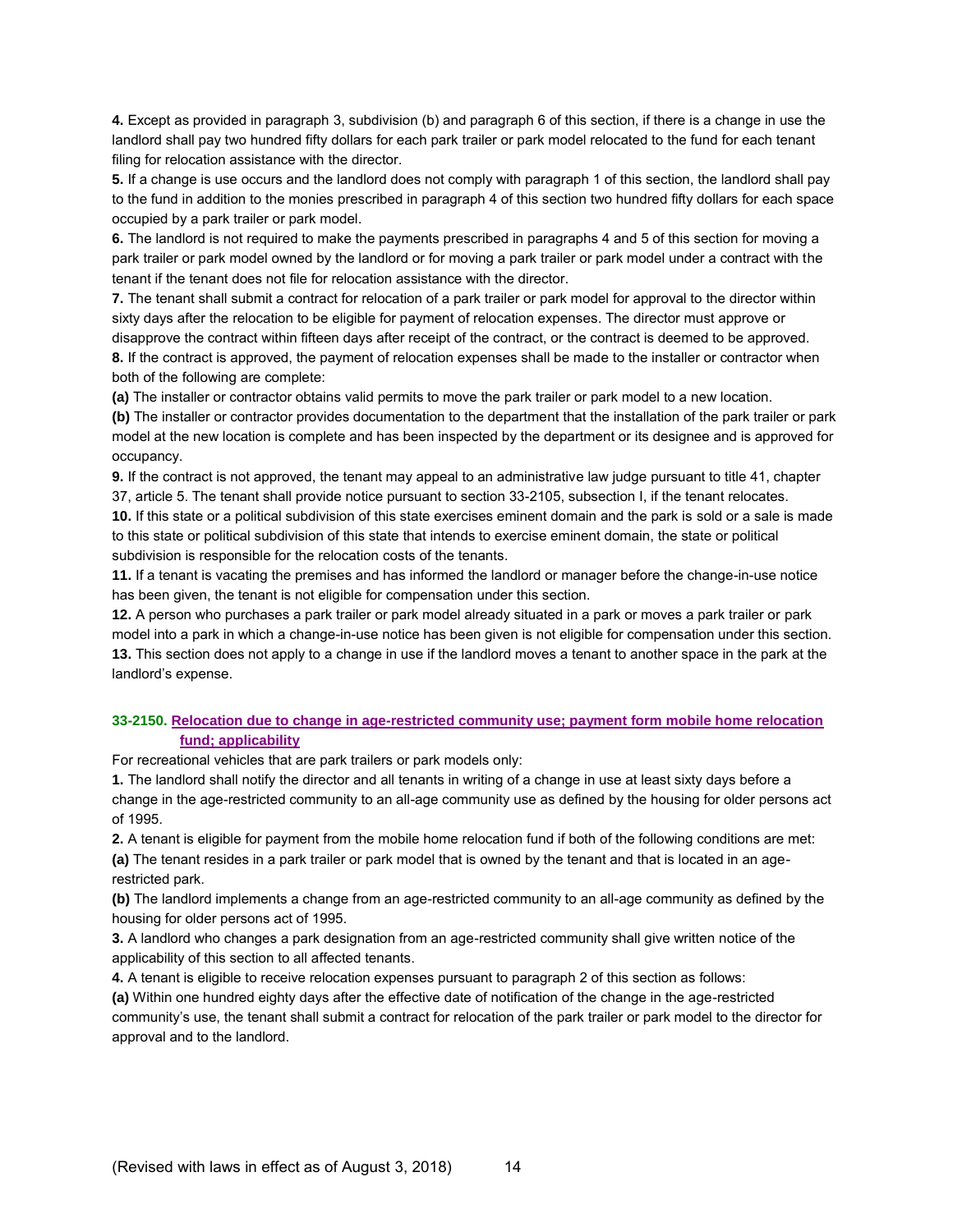**(b)** After notice of approval by the director for the payment of relocation expenses, the tenant shall have a fully signed contract with a licensed installer or contractor to move the park trailer or park model to a specific location by a specific date and must have moved the park trailer or park model pursuant to that contract within forty-five days after notice from the director.

**(c)** The director shall approve or disapprove the contract submitted within fifteen days after receipt of the contract, and the contract is deemed to be approved on the sixteenth day if the director takes no action.

**(d)** If the contract is approved, the payment of relocation expenses shall be made to the installer or contractor when both of the following have been completed:

**(i)** The installer or contractor has obtained valid permits to move the park trailer or park model to a new location. **(ii)** The installer or contractor provides documentation to the department that the installation of the park trailer or park model at the new location is complete and has been inspected by the department or its designee and is approved for occupancy.

**(e)** If the contract is not approved, the tenant may appeal to an administrative law judge pursuant to title 41, chapter 37, article 5. The tenant shall provide notice pursuant to section 33-2105, subsection I, if the tenant relocates.

**(f)** On approval, the tenant is eligible for the lesser of the actual moving expenses of relocating the park trailer or park model or four thousand dollars. Compensable moving expenses include the cost of stabilizing, taking down, moving and setting up the park trailer or park model in the new location if the park trailer or park model is relocated to another age-restricted community within this state.

**5.** The landlord shall not be responsible for making any payment into the mobile home relocation fund for any park trailer or park model moved pursuant to this section.

#### **33-2151. Assessments for mobile home relocation fund; waiver**

For recreational vehicles that are park trailers or park models only:

**1.** In order to provide monies for the mobile home relocation fund, each owner of a park trailer or park model located in a park who does not own the land on which the park trailer or park model is located shall pay each year to the state an assessment in an amount determined by making the assessment as prescribed by section 33-1476.03. The county treasurer shall collect the assessment imposed by this paragraph at the same time and in the same manner as personal property taxes. The county treasurer shall separately list the assessment on the tax roll and shall transfer the revenues collected to the state treasurer for deposit in the mobile home relocation fund. The county treasurer shall send to the state treasurer a written notice of the total taxable assessed valuation, derived by applying the applicable percentage specified in title 42, chapter 15, article 1 to the limited property value, of all park trailers or park models in the county on which the assessment prescribed by this section is assessed. The assessment constitutes a lien on the park trailer or park model.

**2.** The director shall notify all county assessors to waive the assessment for any year if the monies in the fund exceed eight million dollars. The director shall send a copy of the notice to the county treasurers.

**3.** If at the end of a fiscal year the amount of monies in the relocation fund is less than six million dollars, the director may notify the county assessors to reinstate the assessment prescribed by this section. If the director notifies the county assessors, the director shall send a copy of the notice to the county treasurers.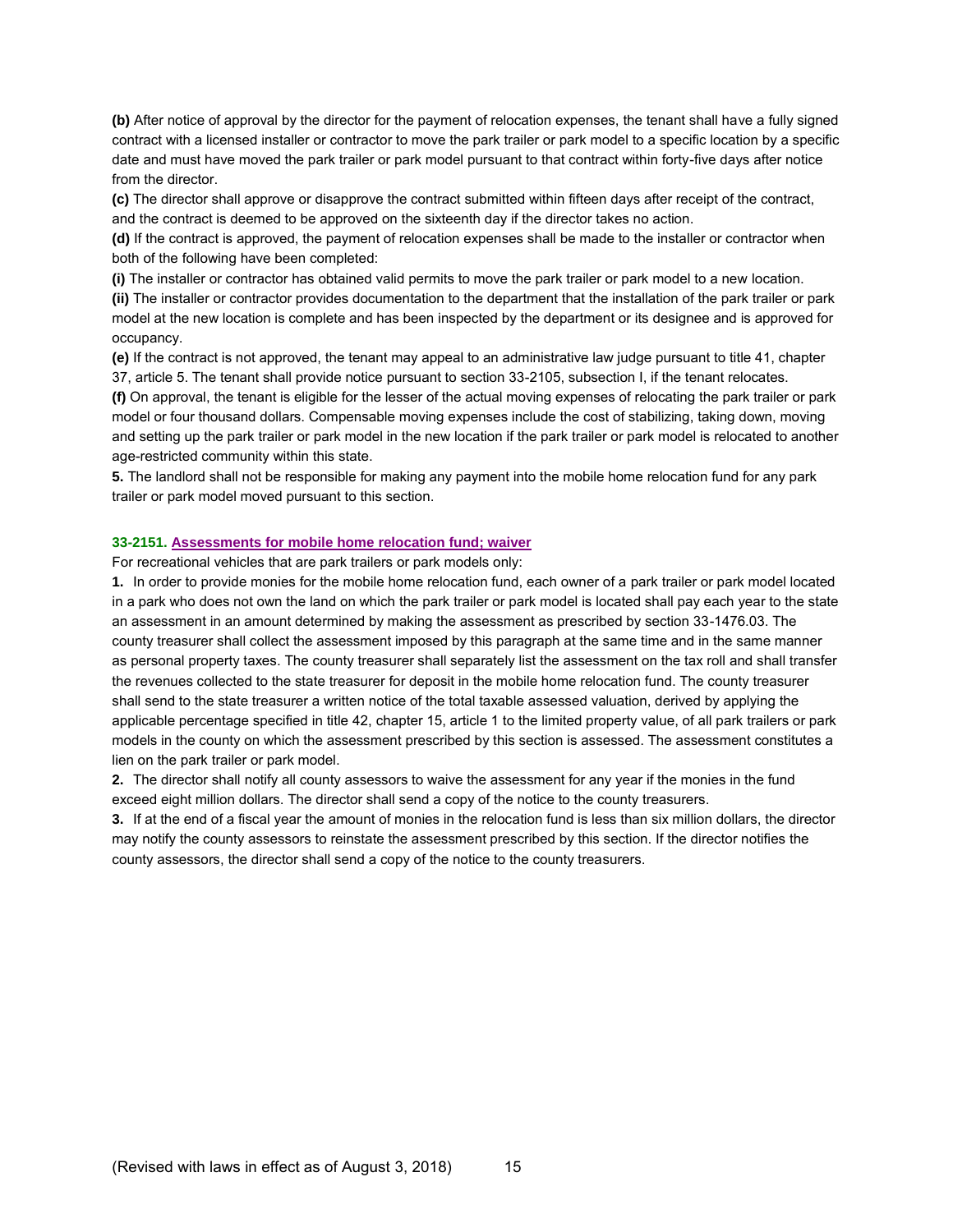# **INDEX**

| Maintenance                                     |  |
|-------------------------------------------------|--|
|                                                 |  |
|                                                 |  |
|                                                 |  |
|                                                 |  |
|                                                 |  |
| <b>Notices</b>                                  |  |
|                                                 |  |
|                                                 |  |
|                                                 |  |
|                                                 |  |
|                                                 |  |
|                                                 |  |
|                                                 |  |
|                                                 |  |
|                                                 |  |
|                                                 |  |
|                                                 |  |
| Recreational Vehicle Long-Term Rental Space Act |  |
|                                                 |  |
|                                                 |  |
|                                                 |  |
|                                                 |  |
|                                                 |  |
|                                                 |  |
|                                                 |  |
|                                                 |  |
|                                                 |  |
|                                                 |  |
|                                                 |  |
|                                                 |  |
|                                                 |  |
|                                                 |  |
|                                                 |  |